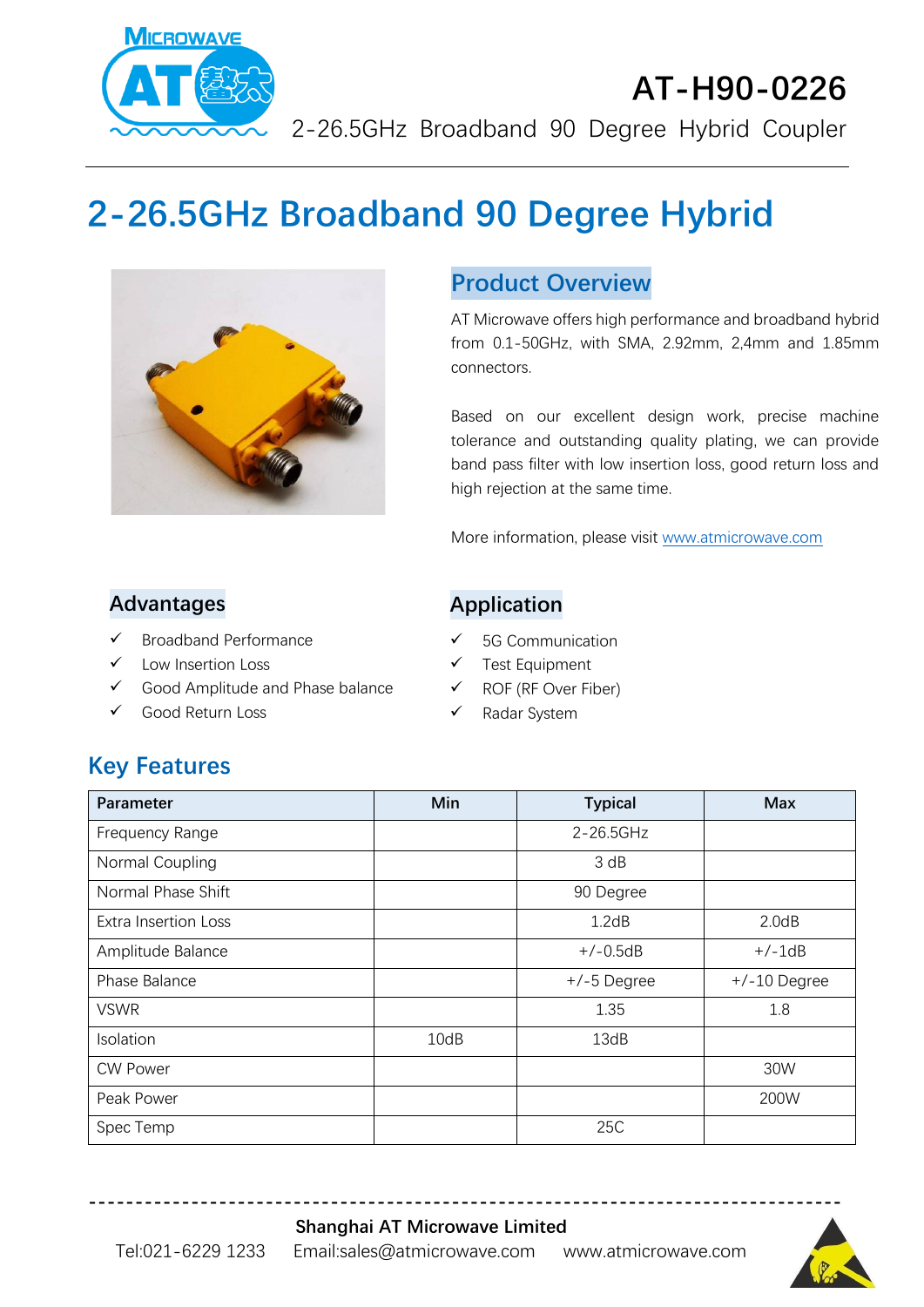

2-26.5GHz Broadband 90 Degree Hybrid Coupler

#### **Mechanical Information**

| <b>Item</b>        | <b>Description</b> |  |
|--------------------|--------------------|--|
| Input Port         | <b>SMA Female</b>  |  |
| <b>Output Port</b> | <b>SMA Female</b>  |  |
| Case Material      | Aluminum           |  |
| Finish             | Painted            |  |
| Weight             | 80 <sub>q</sub>    |  |
| Size:              | See outline        |  |

#### **Absolute Maximum Ratings Table**

| Parameter                   | Value            |
|-----------------------------|------------------|
| RF Input Power CW           | 30W              |
| Operating Temperature(note) | $-40$ to $+85C$  |
| Storage Temperature         | $-65$ to $+125C$ |

#### **Notes:**

- 1. Datasheet may be changed according to update of MMIC, Raw materials , process, and so on.
- 2. This data is only for reference, not for guaranteed specifications.
- 3. Please contact AT Microwave team to make sure you have the most current data.

## **Test Data** (25C)

Please note that test curves will vary slightly from unit to unit. To be added.



**---------------------------------------------------------------------------------**